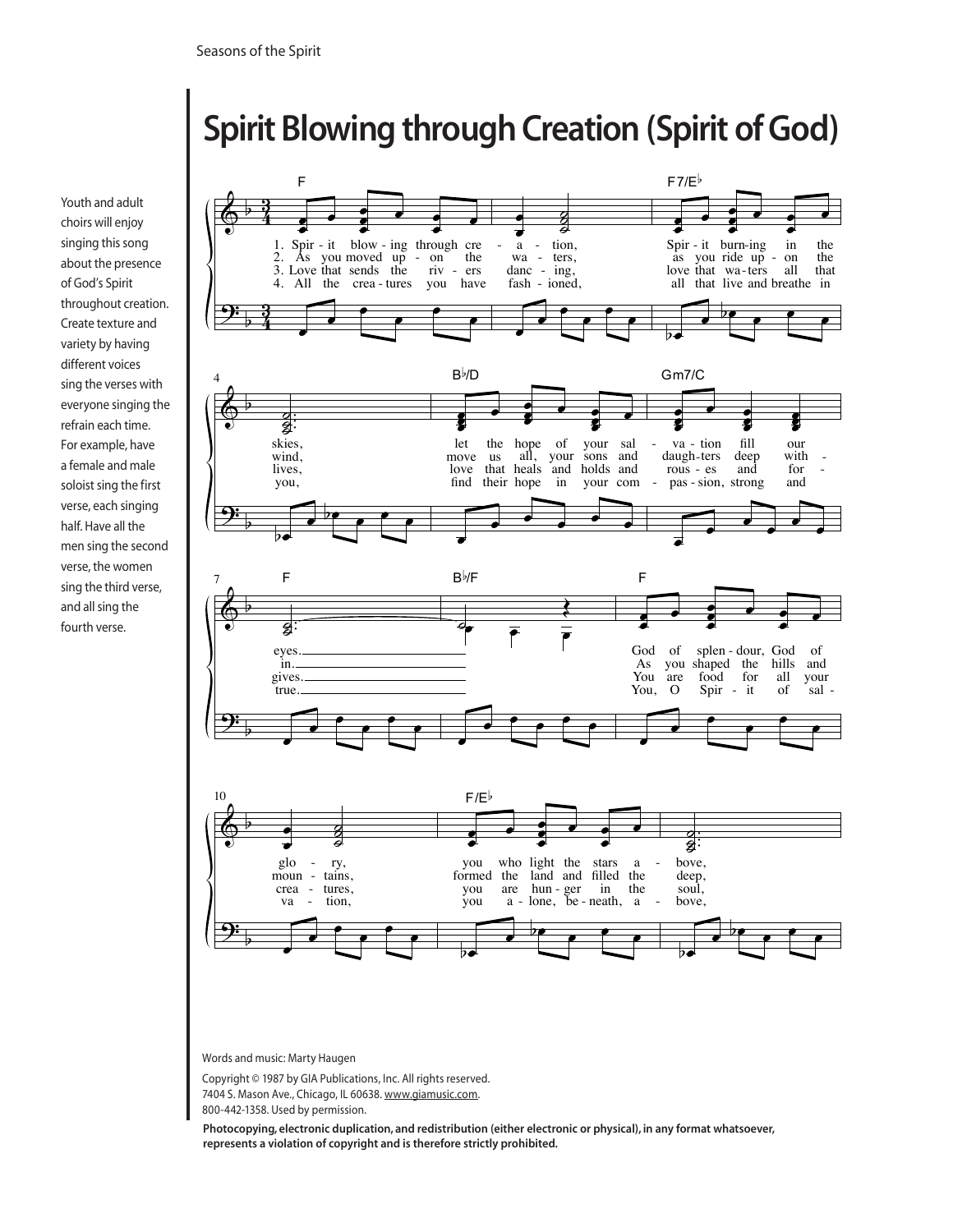

Photocopying, electronic duplication, and redistribution (either electronic or physical), in any format whatsoever, represents a violation of copyright and is therefore strictly prohibited.